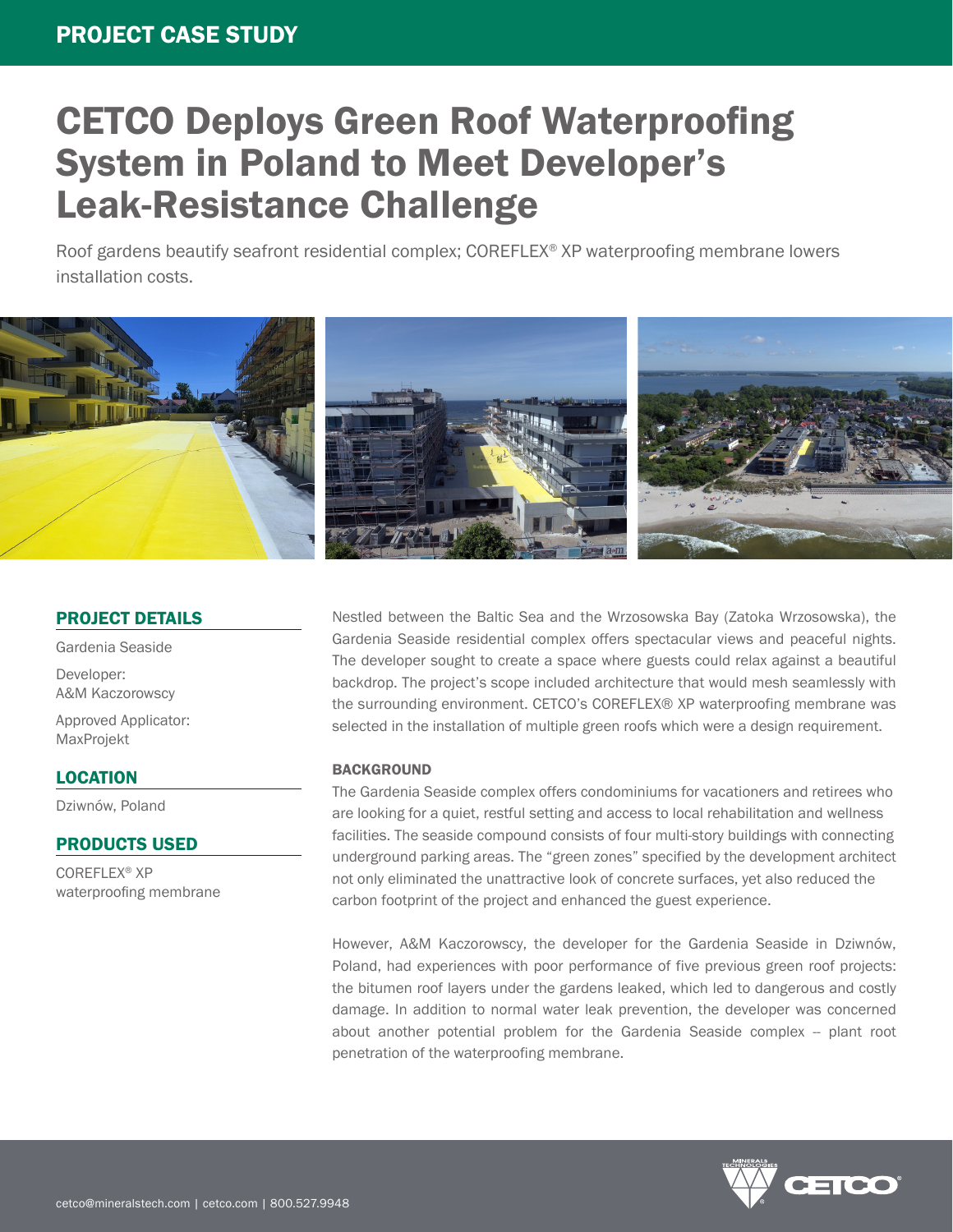## CETCO Deploys Green Roof Waterproofing System in Poland to Meet Developer's Leak-Resistance Challenge

#### THE SOLUTION

COREFLEX® XP waterproofing membrane. With its superior strength and durability, COREFLEX® XP waterproofing membrane is considered the gold standard for waterproofing. Consisting of a thermoplastic membrane integrally bonded to a proprietary XP technology core layer, COREFLEX® XP waterproofing membrane is an easy-to-install active waterproofing system. The XP layer is designed to activate with water to swell and form a positive seal. With any unforeseen puncture , the XP layer reacts at the breach, self-sealing to stop the water ingress. COREFLEX® XP waterproofing membrane is the only welded thermoplastic membrane composite with this reactive, self-sealing XP technology feature.

Additionally, COREFLEX® XP waterproofing membrane offers a cost savings relative to other waterproofing systems. While bituminous green roofs typically consist of two or three layers, COREFLEX® XP waterproofing membrane is only one layer, helping to save time and labor upon installation. This project also qualified for CETCO's 15-year warranty for the COREFLEX® XP waterproofing membrane.

These features of COREFLEX® XP waterproofing membrane were extremely important to the architect who had chosen a semi-extensive green roof design. The design utilized low-growing shrubs and grasses as they are shallow-rooted to avoid plant root penetration of the waterproofing membrane. As part of CETCO's quality assurance, CETCO worked with an Approved Applicator, MaxProjekt, who has been trained and certified to install COREFLEX® XP waterproofing membrane.

#### THE INSTALLATION

The Gardenia Seaside waterproofing project was performed in two phases. Phase I took place in June 2018 and involved an 18,000 square foot waterproof installation that took three weeks including involving flashing work. Phase II in April 2019 involved a 15,000 square foot installation that also took three weeks including flashing work.

All seams were heat welded together to form a strong, monolithic waterproofing membrane. Incorporating a high molecular weight plasticizer, the PVC membrane properties will remain intact for years.